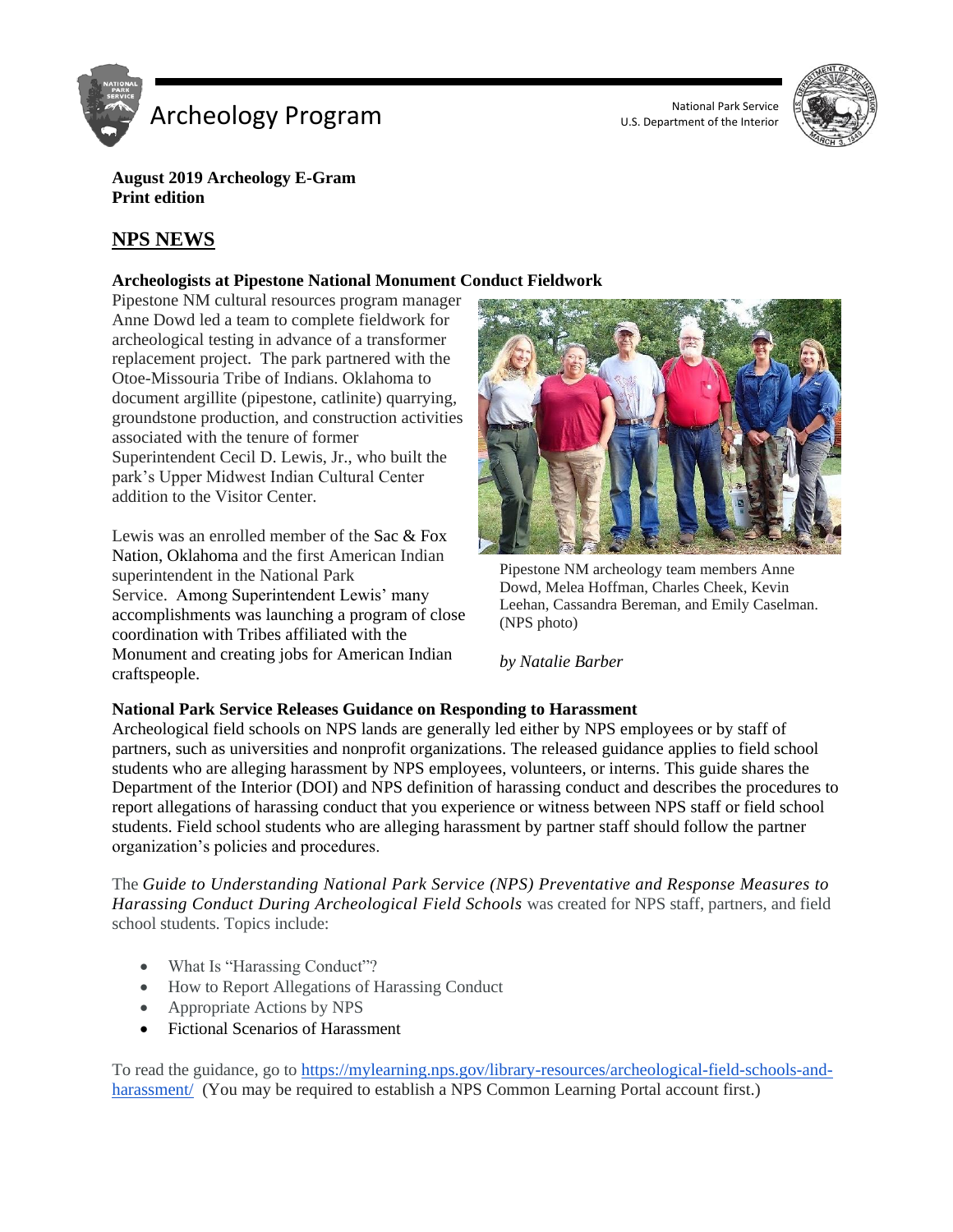## **E-Mail for the E-Gram**

Beth Horton writes, "Thank you for including our ARPA training at Yellowstone National Park. I hope your summer is going well, and that you're having some fun adventures." You're welcome, Beth!

Jeff Durbin says, "I learned a lot of things that I never knew in the July issue of the E-Gram!"

We learned some things that we never knew as well! Vergil Noble, whose retirement we reported in the July E-Gram, is a serious scholar of Buster Keaton. Noble writes, "I am an annual sponsor of the Kansas Silent Film Festival, held every February in Topeka. I have been a member of the International Buster Keaton Society for about 10 or 12 years and currently serve on its board of directors. I've written five articles for their newsletter, *The Keaton Chronicle*, and I will appear as an on-screen interview subject in the forthcoming feature-length documentary *Buster Keaton: Home* (largely about his childhood summers in Muskegon, Michigan. That film is still in production, but should be completed next year." We will look for his film debut, and report on it in the E-Gram!

# **FEDERAL NEWS**

## **Arthur Lazarus, Lawyer in Landmark Sioux Court Case for Black Hills, Passes**

Arthur Lazarus, Jr., a lawyer who represented American Indian tribes for more than four decades, died on July, 27, 2019. He was 92. Lazurus secured a landmark \$106 million award for the Sioux Nation as part of its long fight for the Black Hills of South Dakota. Lazarus was known for working with tribes including the Blackfeet Tribe of the Blackfeet Indian Reservation of Montana; Miccosukee Tribe of Indians; Nez Perce Tribe; Oglala Sioux Tribe; San Carlos Apache Tribe of the San Carlos Reservation,



Arizona; and the Seneca Nation of Indians. Lazarus traveled to tribal council meetings across the country, offering legal advice on budgets and land claims. He lobbied on behalf of American Indian legislation and helped draft the 1971 Alaska Native Claims Settlement Act, which awarded \$962 million and 44 million acres – roughly 10 percent of the state – to Alaska Natives.

Lazarus spent much of his career working on the historic Black Hills case, one of the longest legal battles in American history. Passed from judge to judge and eventually from lawyer to lawyer for nearly 60 years, the case resulted in a 1980 Supreme Court ruling that upheld the largest Indian land compensation award in U.S. history, set a standard for later claims, and ultimately, divided the Sioux. Younger leaders insisted that the land was never up for sale, calling the process a sham, and tribal leaders went on to reject the money, which continues to accrue interest in a Treasury Department account.

Known in the Lakota language as Paha Sapa, the Black Hills encompass roughly 7 million acres of western South Dakota and northwestern Wyoming. It came into Federal hands when Congress reneged on a treaty with Sioux leaders after gold was discovered on the land. Today, Mount Rushmore NHP and Wind Cave NHP are located on the contested land.

In 1923, after Congress passed a law enabling tribes to file compensation claims, lawyer Ralph Case began a legal campaign on behalf of the Sioux. The case was bogged down by delays and, after 20 years, thrown out for technical reasons. The Indian Claims Commission, established in 1946, created a new avenue for obtaining compensation. Sioux leaders enlisted Lazarus and two others to replace Case in 1956. Lazarus was twice forced to turn to Congress for assistance, which passed and amended legislation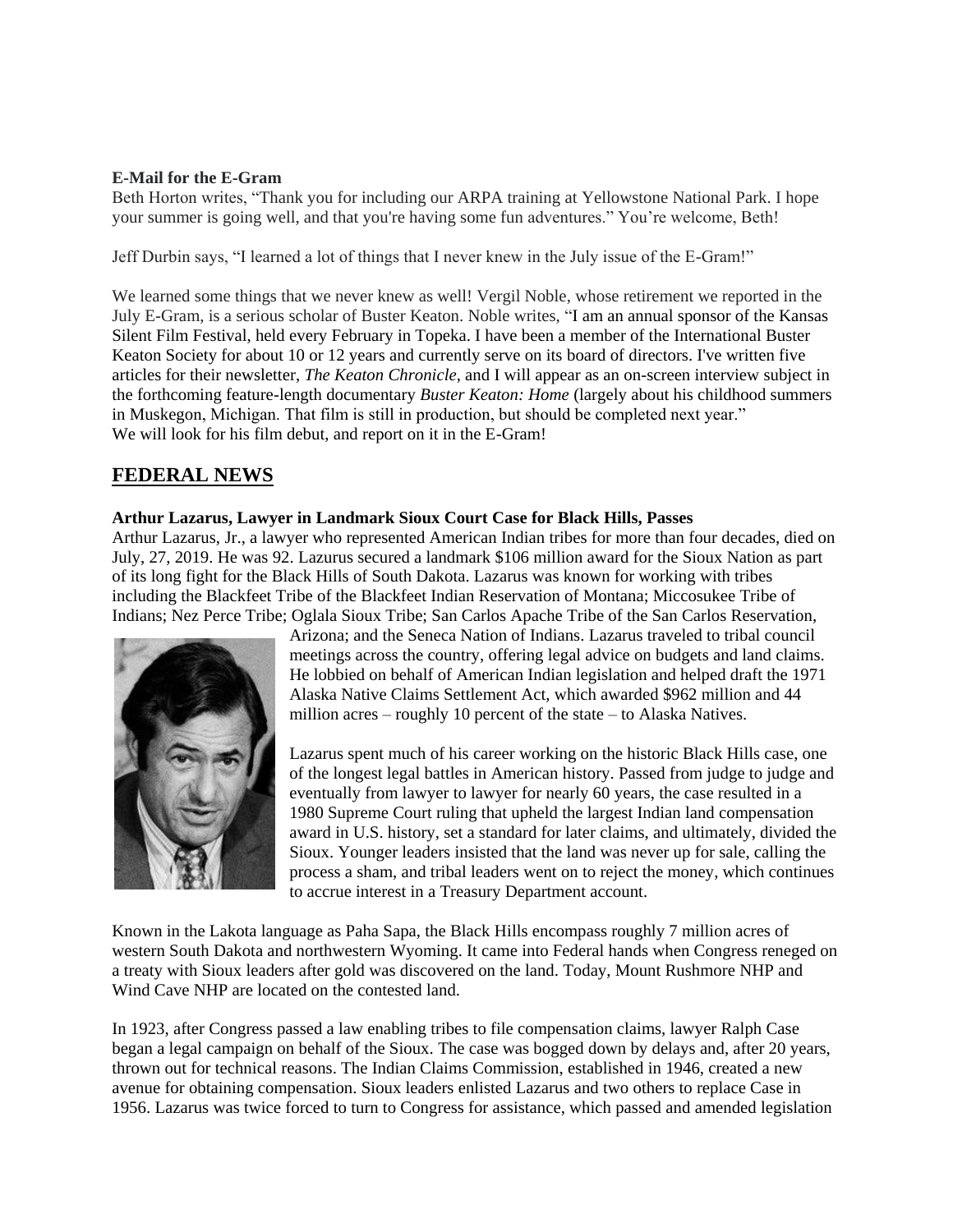removing legal roadblocks. In 1979, the Court of Claims awarded the Sioux \$17.5 million, plus 5 percent interest for the illegal seizure of the Black Hills. When the government appealed, Lazarus argued the case before the Supreme Court, which upheld the payment in an 8-1 ruling.

In the years after the Supreme Court case, Sioux tribal leaders continued to insist they preferred their sacred land more than the compensation. Tribal leaders still seek reparation of their land through the White House and Congress. Meanwhile, the money from the Indian Claims Commission continues to grow. By 2011, the fund was worth more than \$1 billion.

## *From obituary by Harrison Smith, Washington Post*

## **Mdewakanton Community Opens Cultural Center and Museum**

The Shakopee Mdewakanton Sioux Community's cultural center and public museum are now open after decades of work. Hocokata Ti, pronounced ho-cho-kah-tah tee, is the Dakota term for lodge at the center of the village or camp. The complex includes members-only spaces for Mdewakanton government and community events and a main-floor exhibit on the tribe's history that's open to the broader public.

"Mdewakanton: Dwellers of the Spirit Lake" offers the uncommon experience of an exhibit about a Native American tribe made by its subjects rather than outsiders. The voices of tribe members play in audio recordings of their ancestors' historical writings and their own memories. The displays move from prehistory to the present day, starting with Dakota creation stories. Native people hunted, fished, planted corn and gathered wild rice along



the Minnesota River and other waterways for thousands of years.

Signs and interactive screens highlight cultural values and the Dakota language, such as names for local places or relatives. Tools, garments and other historical handiwork made with buffalo hide and porcupine quill surround the walkway. Many of the pieces come from community members or from the Smithsonian's National Museum of the American Indian in Washington, D.C.

The center's completion also coincides with the community's 50th year since the federal government recognized it as a tribe. The doors are open most Tuesdays through Saturdays.

*From story by Dan Holtmeyer, swnewsmedia*



**The Federal Archeologists Bookshelf:** will be back soon.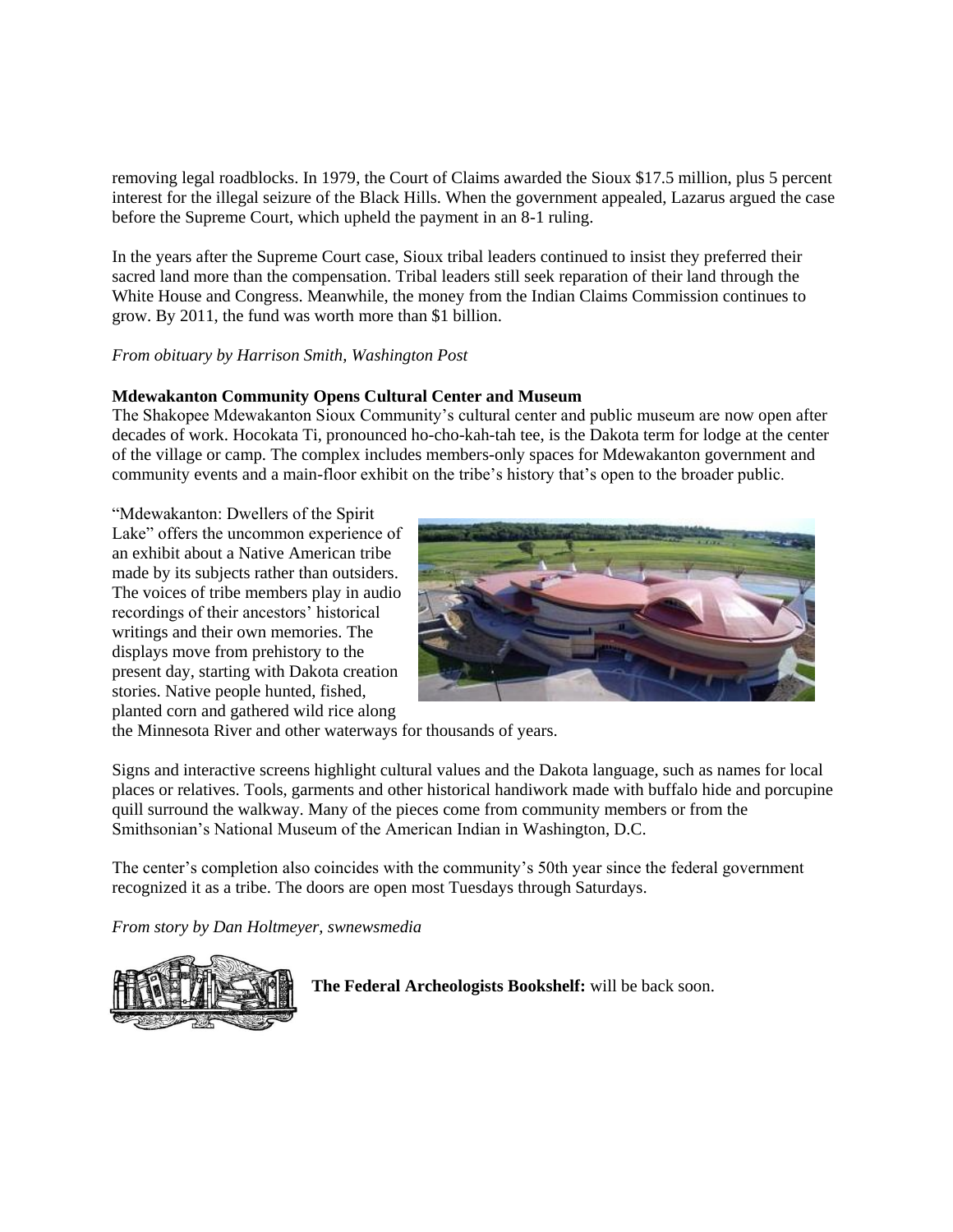# **GRANTS AND TRAINING**

## **National Park Service Awards Grants**

The NPS has awarded \$1.657 million in grants to 16 Indian tribes and 15 museums to assist in the consultation, documentation, and repatriation of ancestral remains and cultural items as part of the Native American Graves Protection and Repatriation Act (NAGPRA).

Twelve grants will fund the transportation and return of 58 cultural items, more than 32,000 funerary objects, and human remains representing 1,601 ancestors. Twenty-two consultation and documentation grants will fund museum and tribal staff travel, consultation meetings, and research, all in support of the repatriation process.

Enacted in 1990, NAGPRA requires museums and Federal agencies to inventory and identify Native American human remains and cultural items in their collections, and to consult with Indian tribes and Native Hawaiian organizations regarding repatriation. Section 10 of the Act authorizes the Secretary of the Interior to award grants to assist in implementing provisions of the Act. The National NAGPRA Program is administered by the National Park Service.

## **US Forest Service Offers ARPA Training**

The Federal Law Enforcement Training Center (FLETC) and United States Forest Service (USFS) are cosponsoring "Archeological Resources Protection Training Program" (A\_XP-ARPTP-1902) at Asheville, NC, September 16-20, 2019. This 40-hour course provides training in all aspects of an archeological investigation and prosecution. The class culminates in a 12-hour exercise where law enforcement officers and archeologist work as a team to investigate and document an archeological crime scene. Attendees will gather and process physical evidence, write incident reports, executive summaries, search warrants, damage assessments, and provide testimony in a courtroom scenario. This training is open to all law enforcement officers, prosecutors, and Federal archeologists.

Federal employees should contact their training academy representatives at FLETC to register. **Contact**: FLETC instructor Charles Louke (912) 280-5138.

#### **Bevinetto Fellowship Open**

The announcement for the NPS Bevinetto Fellowship is open until September 16, 2019. The Bevinetto program is a great opportunity for mid-career professionals currently at the GS 11 or higher level who have been permanent employees with NPS for at least five years to gain experience that will help them move into higher leadership positions in our agency. The selected individuals will serve their first year in a staff position in a congressional committee or personal office. The second year, they will serve with the Office of Legislative and Congressional Affairs in Washington, DC, and will have opportunities to work with the NPS Directorate. If a Bevinetto Fellow is not placed in a new position within 3 months after his or her fellowship ends, the nominating Region or Directorate will be responsible for finding an appropriate new placement for the Fellow.

After the announcement closes, the qualified applicants from your region or program will be forwarded to your human resources office for review by regional and associate directors. They will forward to WASO the applications of the candidates that they believe will represent the NPS well in Congress and who have the qualities needed to be a leader.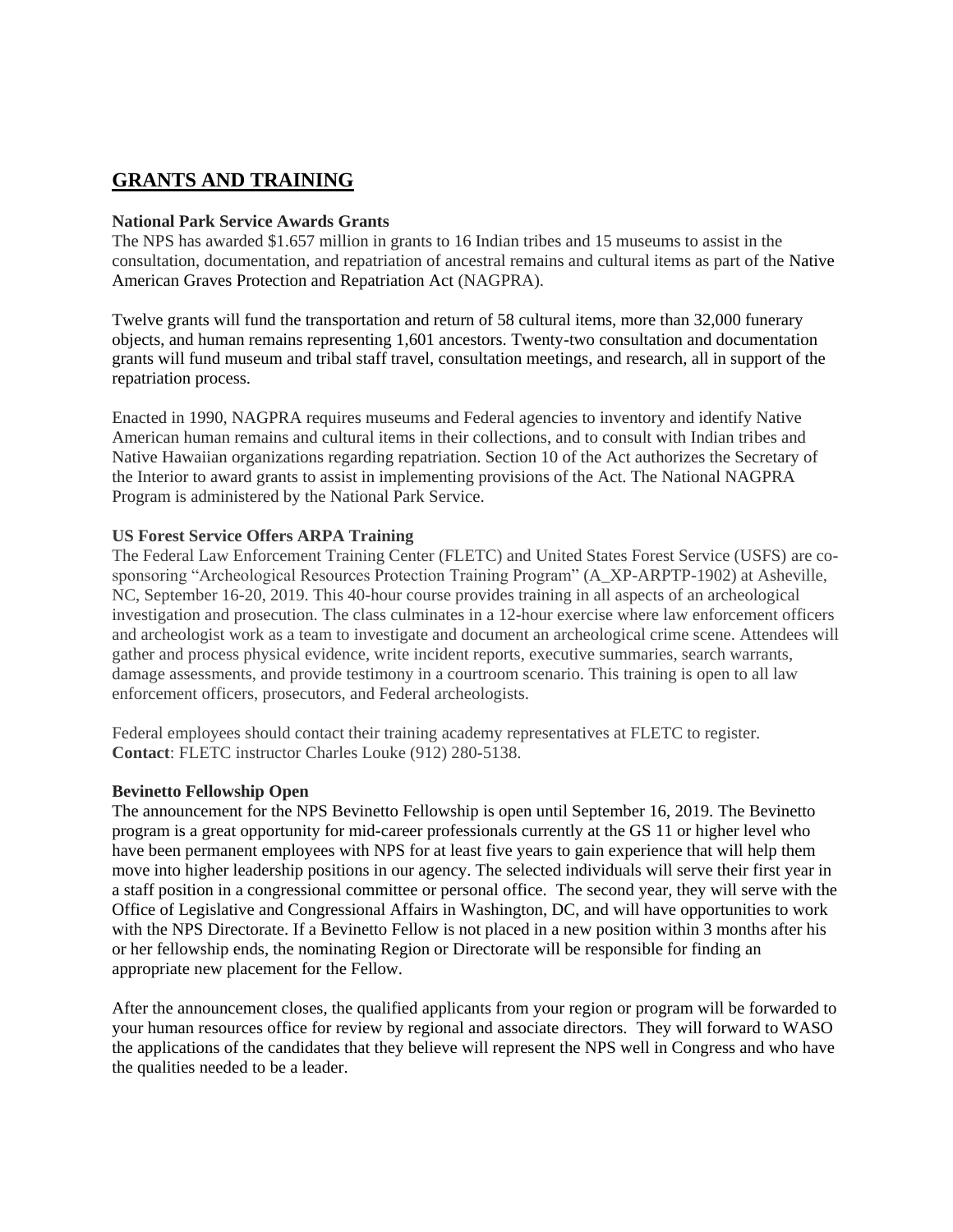**Contact:** Melissa Kuckro, 202-513-7298, melissa\_kuckro@nps.gov; Chuck Laudner, charles\_laudner@nps.gov; Susan Farinelli, 202-513-7254, susan\_farinelli@nps.gov

The link to the USAJobs posting is <https://www.usajobs.gov/GetJob/ViewDetails/543563000#requirements>

## **Wilderness Cultural Resource Training**

NPS Vanishing Treasures Program and the Arthur Carhart National Wilderness Training Center will offer *Preserving Cultural and Wilderness Resources: Achieving Common Ground* in Yosemite NP, October 22-24, 2019. The workshop will focus on treatment approaches to cultural resources located in designated Wilderness areas, with dedicated time for field-based problem solving and discussion.

Tuition for the workshop is \$250; tuition for students enrolled in an accredited institution is \$50. Trainees are responsible for their travel, lodging, and meals.

Registration can be completed through the [Vanishing Treasures Registration Form.](https://forms.gle/bbjGwxB7YVG9Vueh8)

**Contact:** Erin Gibbs, [vanishingtreasures@nps.gov](mailto:vanishingtreasures@nps.gov) (307-739-3571).

## **Delaware Water Gap National Recreation Area offers Cultural Resource Awareness Training**

Cultural Resource Awareness Training will be held at Delaware Water Gap NRA, November 12-14, 2019. There is no tuition for the course, but any travel costs associated with this training will be paid by the benefiting account. Do not make travel arrangements until you receive confirmation of your acceptance into the course. There is a waitlist for registration.

Participants may attend all or part of these sessions. Read the activities description below and choose dates accordingly.

DAY ONE: Explores cultural resource management from a perspective of preservation and protection issues by identifying threats derived from natural and human sources. Treatment plans, site monitoring, public outreach and involvement through interpretation, education, volunteerism, and partnerships will be considered.

DAY TWO: Consists of site visits where problems are known to occur or are likely to occur. We will travel around the park to examine and discuss archeological and structural resources to consider specific problems and potential responses.

DAY THREE: Is geared to a law enforcement and cultural resource professional audience to examine in detail options for enhanced cultural resource preservation and protection. Ideas including site condition assessment, surveillance, incident identification, reporting, documentation, and investigative responsibilities will be offered. Relative strengths and weaknesses of various laws and prosecutorial alternatives will be considered.

The desired outcome of this class is enhanced awareness of cultural resource issues and better means for coping with them when they occur.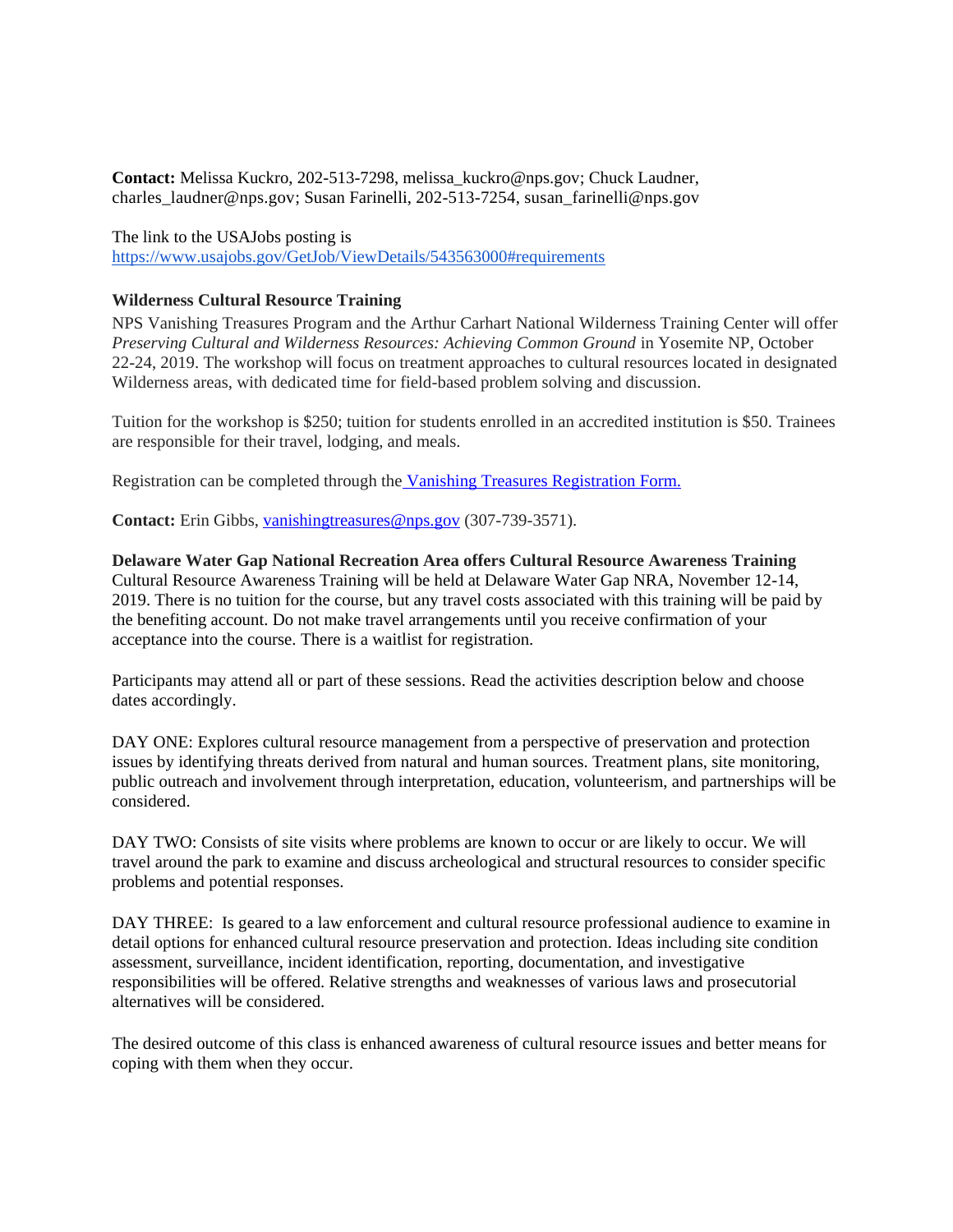## **SLIGHTLY OFF TOPIC: Marking the Introduction of Slavery into North America**

August 26, 2019, marked the  $400<sup>th</sup>$  anniversary of the moment when slavery collided with capitalism in North America. The governor of Jamestowne purchased 20 Africans from pirates, setting the colony on a path unique to the New World. Unlike enslavement in the Old World, which could be a transient status, a system developed in the New World which defined slavery as immutable, and legitimized by an evolving legal structure. As early as 1662, legislation in the Virginia colony denied basic rights to residents based on skin color. Over time, behavioral traits and abilities came to be associated with specific phenotypes. The color of a dog's coat does not dictate its behavior but, even in the  $21<sup>st</sup>$  century, some may not be able to extend this biological truism to humans, and still associate skin and hair color (think "dumb blondes"!) with particular behaviors and abilities.

The NPS strives to impart a more nuanced understanding of the effects of institutional racism on *all*  members of our society, both individuals and generations. Researchers and interpreters grapple with our difficult history and work to engage the public in the topic. Many of these efforts have been documented in the Archeology E-Gram. To acknowledge this legacy, the E-Gram offers a list of some of the resources that have been developed to encourage discussion and to celebrate the accomplishments of individuals and groups who have confronted the lasting effects of slavery in this country.

## *Fort Monroe National Monument*

Although Fort Monroe was not established until later, it is situated on the geographic location, Point Comfort, where the kidnapped Africans first disembarked. Subsequently, the fort served as a safe haven for African American freedom seekers during the Civil War. Now a national monument, the park has offered a series of reflective events during the month of August, and posted essays on its website: https://www.nps.gov/fomr/index.htm

#### *Historic Jamestowne, Colonial Parkway National Historic Site*

Resources on this website provide a chronology of the gradual institutionalization of slavery at Jamestown and elsewhere in the 13 colonies:

https://www.nps.gov/jame/learn/historyculture/african-americans-at-jamestown.htm

## *Teaching with Historic Places*

Teaching with Historic Places (TwHP) uses historic places in the National Park System and listed in the National Park Service's National Register of Historic Places to enliven history, social studies, geography, civics, and other subjects. TwHP has created a variety of products and activities that help teachers bring historic places into the classroom.

African American History: https://www.nps.gov/subjects/teachingwithhistoricplaces/lessons-bytheme.htm#african

Civil Rights and Racial Healing: https://www.nps.gov/subjects/teachingwithhistoricplaces/lessons-bytheme.htm#african

Civil Rights Movement: https://www.nps.gov/subjects/teachingwithhistoricplaces/lessons-bytheme.htm#civil

## *The Robinson House (NPS Archeology Program)*

Learn about archeological excavations at the Robinson house, located in what is now the Manassas NBP in Manassas, Virginia. Born a free African American in 1799, James Robinson served an indenture as a young man before working in a Virginia tavern where he earned the \$484.94 needed to purchase 170 acres of land near Bull Run. In 1842, he built a small log cabin, which was enlarged and renovated several times over the years. Through hard work and perseverance, the Robinson family turned the surrounding